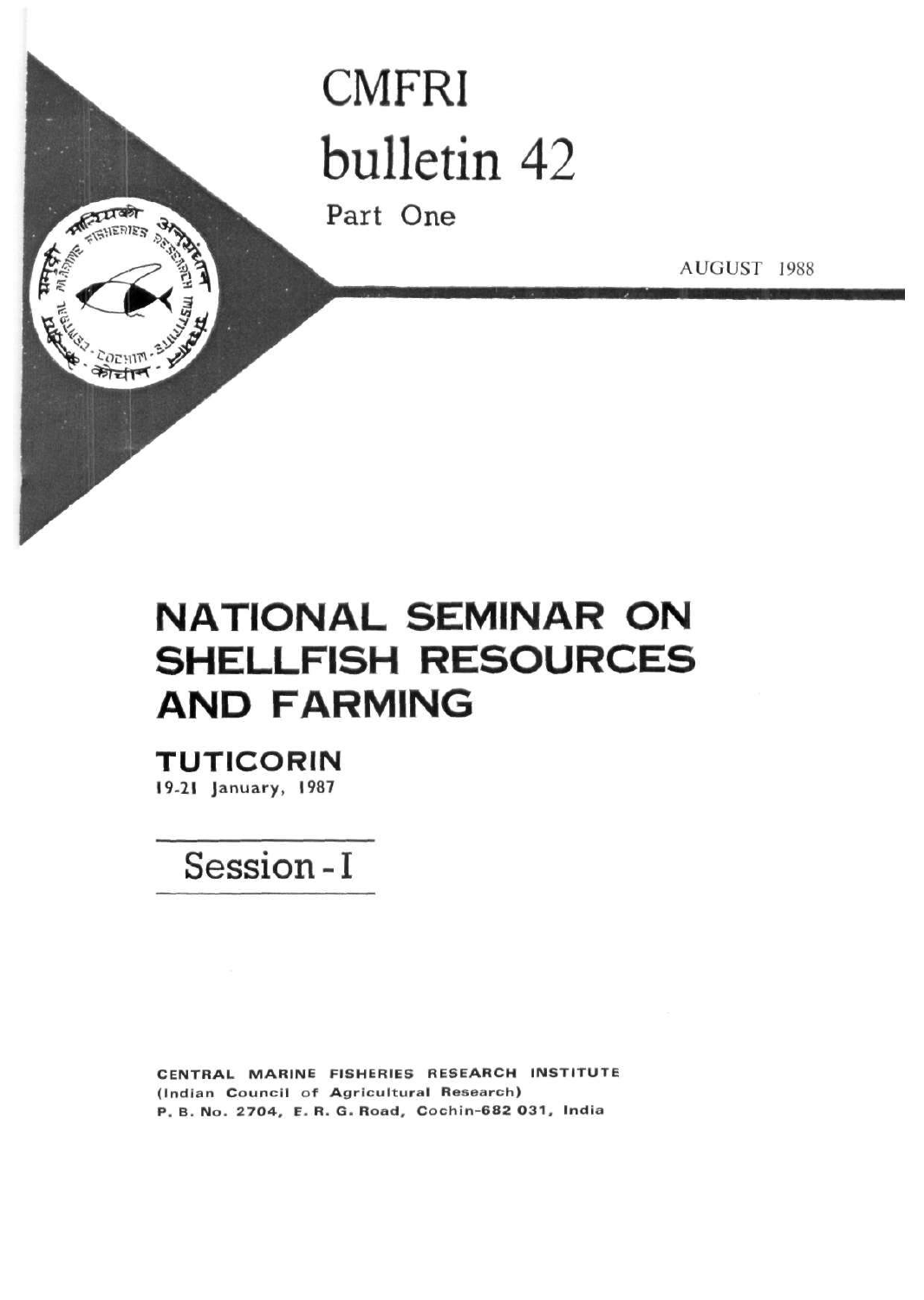## **3 0 FISHERY AN D BIOLOGY OF THE WINDOWPAN E OYSTER** PLACENTA PLACENTA **L- IN POSHITRA, GULF OF KUTCH**

K, A. Pota and M. I. Patel Gujarat Fisheries Aquatic Sciences Research Station, Fisheries Dept., Govt, of Gujarat, Siicica - 361 140

#### ABSTRACT

**During April 1986 to March 1986 a preliminary survsy was undartaken to study fishary and b'ology of windowpane oyster in the Gulf of Kutch, covering three centres V|z. 1. Poshitra, 2. Goomara, 3. Raida. The population density was from 3 to 9/m2 at Poshitra, l6/m2 at Goomara and 2/m2 at Raida. Aspects of the fishery and biology of the windowpane oyster are dealt and suggestions for the management of the resource are made.** 

pane oyster beds exist in the Pindhara Bay, jhe gut contents of the oysters were preserved particularly on its Southern side. Horneil (1909)  $j^A$  5 o<sup> $A$ </sup> formalin and examined under microgave an account on the anatomy, distribution scope A total 655 numbers of windowpane and utility of/'/ace/7tep/ace/7f«. Mosses (1938) oysters were dissected for gonadial study, dealt on the pearl fishery while Varghese (1976) JVlorphological study of gonads was carried out and Sarvaiya (1982) described the windowpane by seeing colour and physical texture. For oyster fishery of Pindhara Bay in the Gulf of detail study, gonads were observed under mi-Kutch. This study updates the information on croscope, Pests and commensals of oysters fishery and biology of the windowpane oyster were recorded, of this region.

Temperature of the surface water was taken  $\overline{D}$  bistribution with a thermometer. Salinity was determined

Observations were made on existing fishery. Survey of windowpane oysters was carried out ^938). In the present study it was observed by random quadrant method at three places viz. that the natural grounds of the windowpane Poshitra, Goomara and Raida, A 1 m x 1 m woo- oysters are restricted from Poshitra to Chudesden quadrant was used. Fifty or more or less havar, covering a coast line of 90 km. The extent quadrants according to the size of an area were  $\gamma$  the Windowpane oyster bed at Poshitra, measured and population from each quadrant Goomara and Raida was observed at 20, 60 and was recorded, summed up, averaged and then 5 ha respectively. These days windowpane population from different areas was calculated. oyster fishery is extensively carried out at Goo-

were collected by hand picking from the inter- region, tidal zones of Poshitra, Goomara and Raida. A 7.5-16 cm were studied. They were measured antero-posterior direction for breadth and dorso- available at Jakhau area.

#### **BUUEriN42** 163

INTRODUCTION ventral axis for length. Weight was taken by weighing it on balance. A total 110 windowpane In the Gulf of Kutch, extensive window- oysters were analysed for gut contents study,

#### MATERIALS AND METHODS RESULTS AND DISCUSSION

by Mohr method (Barnes 1959). Windowpane oysters were available from ^. .. . .V \* "u« w Bey-Balapurto Sachana. (HornelI 1909, Moses mara due to the richness of grounds there and For biological study, windowpane oysters also due to the limited natural stock at Poshitra

total of 655 windowpane oysters of length range and Besides, it was reported by fishermen that that<br>1.5-16 cm were studied. They were measured appod quantities of windowpane oysters are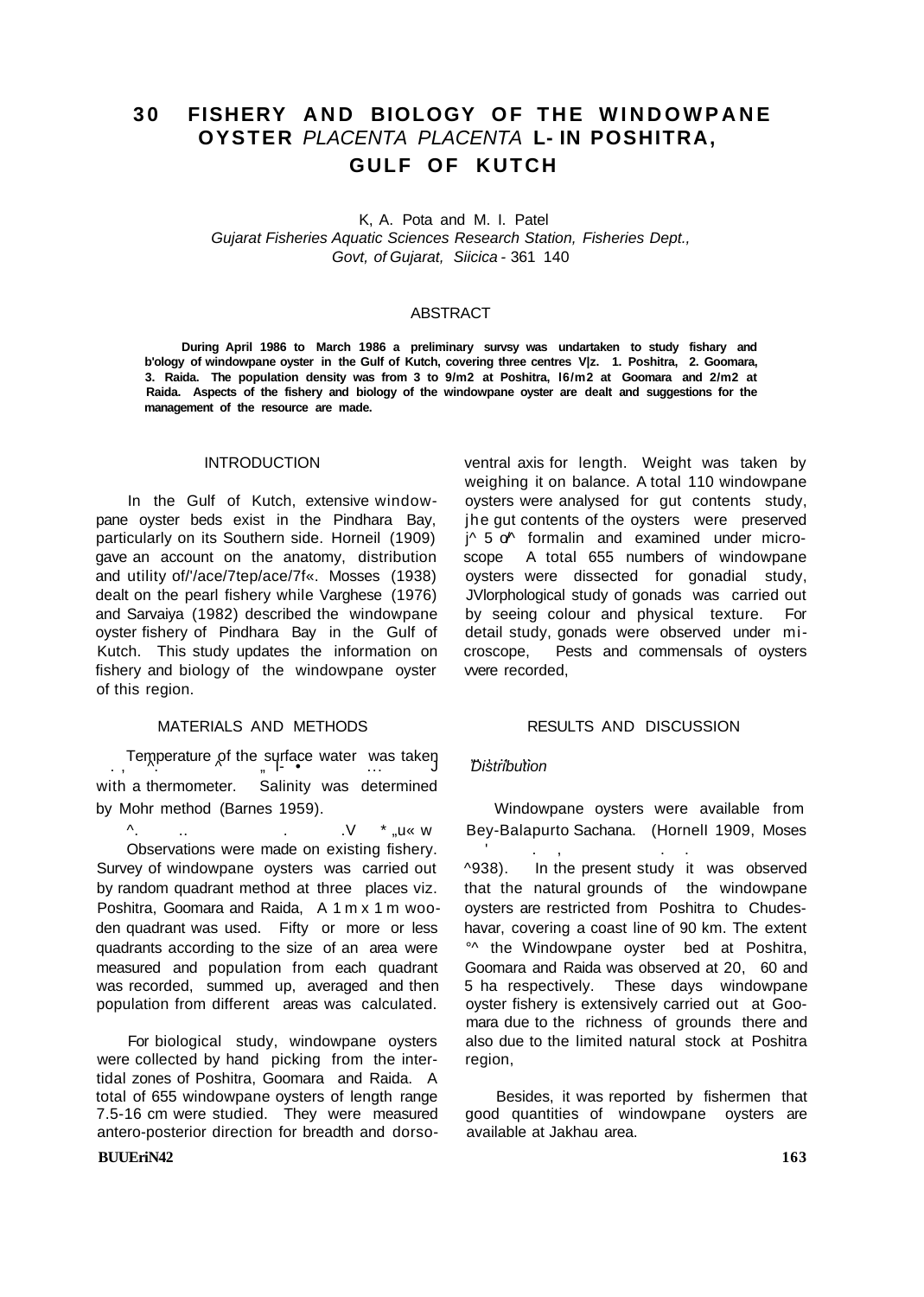#### Description of beds

The windowpane oysters inhabit muddy bottom of Pindhara Bay and near by areas. This area is shallow and horseshoe shaped. It is protected by contiguous elevated lands and plain salt pans, developed in Rann Bay. The bottom is an admixture of sand and clay particles. The oysters usually lie with their convex side resting on the substratum. The oysters occur from intertidal zone to a maximum 4m deep waters. The common fauna in the beds are the mud crab, Scylla serrata, gastropod, Cerittiidea fluviatilis and tube dwelling plychaete, Eunice tublfex.

#### **Hydrography**

Salinity of water over the windowpane oyster ground ranges from 30-37°/o<sub>n</sub> and temperature 19°-33° C.

#### Observations on fistiery

General accounts of the windowpane oyster fishery of the Gulf of Kutch have been well documented by Varghese (1976) and Sarvaiya (1982). However, additional observations on fishery are discussed briefly hereunder. Windowpane oyster lease and leasee is fixed by Commissioner of Fisheries, Gandhinagar for a fixed period by accepting highest tender. Fishermen are drawn from Behan Bara, Nana Asota, Mota Asota, Ajad, Virpur, Pindhara, Gopi and Dwarka in addition to other centres, Koli Community is also involved in fishery. Camps are also established at Bhada, Kurchli, Pindhara, Goomara and Ajad. Materials like gunny bags, threads, bamboo poles etc. are supplied by the leasee for camp establishment. The fishery is throughout the year due to short period of lease and high tender. Fishery is started from 11th phase of moon. Kimarakot, Rozi, Raida, Chudeshvar, Ajad are fishing centres. Monthly 50 lakh oysters are exploited 7.5 cm (5%), 7.5-10 cm (20%), 10-12 cm (39%) and 12-16 cm (36%) are sizes of oysters harvested commercially. Thus, it was observed that 25% oysters exploited are undersize against the size (11.4 cm) prescribed by Fisheries Dept.

Payment at the rate of Rs 18-20/g of pearl dusts is made to fishermen in cash on every fortnight after weighing pearl dusts at different camp sites on 6/7 phase of moon. Similarly to machhawa owners at the rate of Rs 300-375/ fortnight. No payment for shells is made to fishermen.

Since the last few years oyster tender, collection of pearl dusts and shells collected commercially are recorded increasingly.

### Fishing craft

Local machhawas are used for the transport of men from camp sites to fishing grounds and then back to bring their catches. These are nonmechanised sailing boats, Overall length of the boats ranges from 6- 8.5 m and breadth from 1.70-2.40 m. Besides, many fishermen use wooden contaptions of 0.70-0.80 m x 0.90-1.5m for propulsion in the mudflats.

#### Fishing gear

Fishermen collect windowpane oysters by hand-picking in shallow water and by diving and hand picking in deeper waters.

The catch is emptied into a bag known as "Gumbha". It is approximately 0.60-1. m in length and 0.76-0.91 m in width with mesh size of 3"-4" and made of monofilament.

### Survey of Placenta placenta beds

At Poshitra different sites covering 20 ha were surveyed and the windowpane oyster population was estimated at 12,00,000 numbers. The density varied from 3-9 no/m^ with an average of 6 m^.

At Goomara, survey of 60 ha was undertaken during December and the windowpane oyster population was estimated at 90,00,000 giving a density of 15/m2. During survey it was observed that the number of dead shells of young windowpane oysters was thrice the numbers of live oysters.

At Raida, 5 ha area was surveyed and the total population was estimated at 1,00,000 giving a density of 2/m2. The low density was due to heavy exploitation.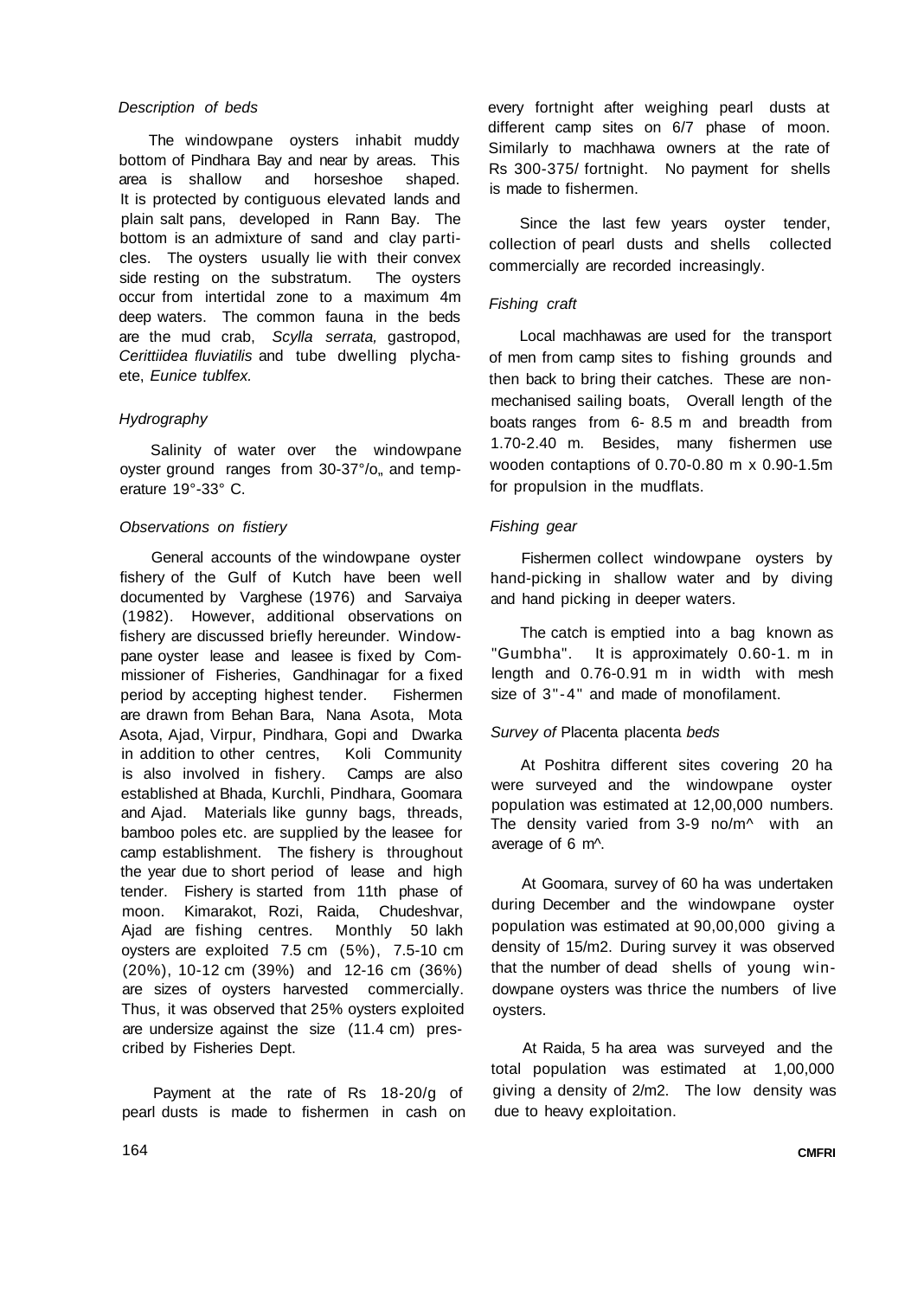#### Biology of windowpane oyster

#### Length - weight studies

The length-total weight relationship was derived by using the formula  $W = (A) (Bx)$ , where W is the weight of the oyster in g, B is the length in cm, and A and X are constants. The logarithmic transformation of the formula gives a linear regression. The constants A and X were estimated by the usual method of least squares. The relationship is given by the following equation.

Log T. W. = 
$$
-2.0809 + 2.2516 \log L
$$

Similarly the length-animal weight relationship is given by the following equation.

Log A. W-1.9303 + 1.9762 Log L

Length-breadth studies

The length-breadth relationship is given by the following equation.

 $Log B = 0.4471 + 0.9249 log L$ 

Based on the growth data given by Pearson

(1912) the age structure of the windowpane oysters show that they are 5-27 months old and 7-11 month old oysters were dominant.

#### Gut contents

Phytoplankton namely Nitzchia Spp, Navicula Spp, Pleurosigsma spp, Chaetoceros spp. and S/ceietonema spp were observed.

#### Conadial study

It was noticed that the windowpane oyster is diacious. In each sex, the gonad appears as regular mass of yellowish tissue largely covering the organs of alimentary canal.

The gonad in the male appears smaller than in the female. Morphologically sexes are distinguished by colour when viewed against light. Male gonad is soiled yellow whereas female gonad appeared orange. Eggs are orange yellow and measure almost  $45$  v- $m$  in diameter.

Mature males were observed from June to March (Table-1). Majority were nwture during September-December and then the number decreased from January-March.

#### TABLE 1. Showing gonad study

| Sex and<br>Maturity |                    | Apr.<br>1985 | May            | Jun, Jul. |                          | Aug.   | Sep.           | Oct.                | Nov. Oec        | Jan. Feb.<br>1985 |     | Mar.       |
|---------------------|--------------------|--------------|----------------|-----------|--------------------------|--------|----------------|---------------------|-----------------|-------------------|-----|------------|
| <b>MALE</b>         |                    |              |                |           |                          |        |                |                     |                 |                   |     |            |
| 1.                  | I mature           | 74%          | 76«/o          |           |                          |        |                |                     |                 |                   |     |            |
| 2.                  | Partialy<br>mature | 260/0        | 24%            | 20%       |                          | ۰.     | 24%            |                     |                 |                   |     |            |
| 3.                  | Mature             |              |                | 44%       |                          | 57%    | 53%            |                     | 79% 67% 73% 41% |                   | 38% | 22%        |
| 4.                  | Spent              |              | $\blacksquare$ | 26%       |                          | 43%    |                | 23% 21% 33% 27% 59% |                 |                   | 62% | 78%        |
| <b>FEMALE</b>       |                    |              |                |           |                          |        |                |                     |                 |                   |     |            |
| 1 <sub>1</sub>      | Imature            | 50%          | 30%            |           |                          |        |                |                     |                 |                   |     |            |
| 2.                  | Partialy<br>mature | 50%          | 50%            | 33%       | $\overline{\phantom{a}}$ |        |                |                     |                 |                   |     |            |
| 3.                  | Mature             |              | 20%            | 67%       | $\blacksquare$           | $67\%$ | $60\%$ $67\%$  |                     | $67\%$ $66\%$   | 38%               | 30% | <b>20%</b> |
| 4:                  | Spent              |              |                |           |                          | 33%    | $\blacksquare$ | 33%                 | 33% 34% 62%     |                   | 70% | 80%        |